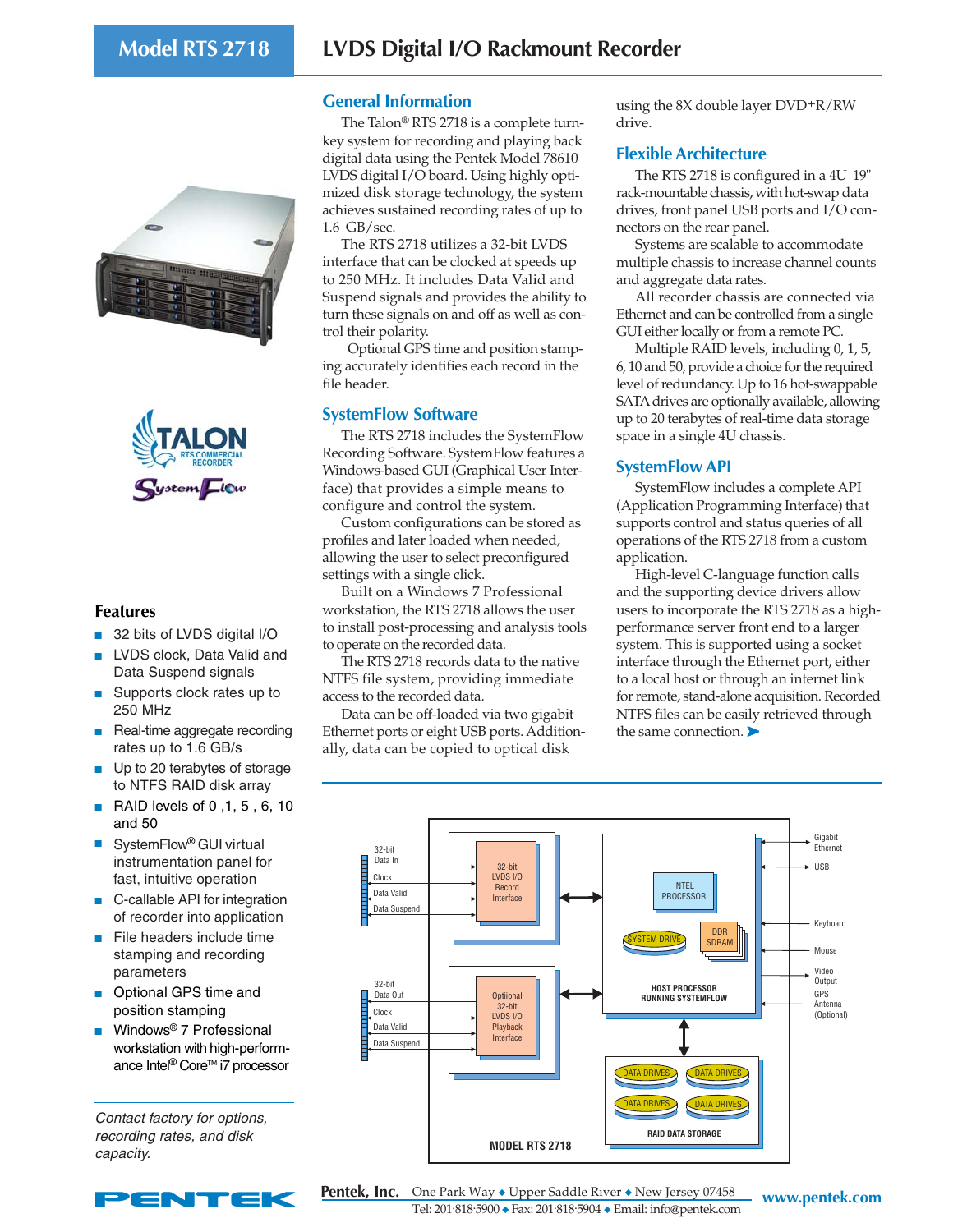#### ➤ **SystemFlow Graphical User Interface**

|                            | Profile Configuration<br>Load Profile                | <b>Server Name</b>                                                                                                                                  | Remote Server Configuration<br>DNS NamelP Address<br>۰             |                                                                                                    | Connect                                                                                                                               |                                                 |
|----------------------------|------------------------------------------------------|-----------------------------------------------------------------------------------------------------------------------------------------------------|--------------------------------------------------------------------|----------------------------------------------------------------------------------------------------|---------------------------------------------------------------------------------------------------------------------------------------|-------------------------------------------------|
| Local<br>78610 0           | <b>Save Profile</b><br>Pentek Model 78610<br>Channel |                                                                                                                                                     | 燃<br>Ŕ<br><b>E</b> Theat<br>Distribute<br><b>IT Dis Scanner</b>    | 23-64<br><b>TITLE STE</b><br><b>Interface</b>                                                      | <b>APRIL</b><br><b>ANDERSON</b>                                                                                                       | $+$ Date:<br>$-4.188$                           |
| Channel<br>CH <sub>1</sub> | <b>Parameters</b><br>Configure                       | <b>Board Status</b><br>Temperature<br>64 °C<br>$+12V$<br>12.14 V<br>$-3.3V$<br>325V<br>$-2.5V$<br>2.48 V<br>$-1.8V$<br>1.79 V<br>$+1.057$<br>t 48 V | <b>Link</b><br>B Gua<br><b>E Para Hala</b><br><b>Ellies Income</b> | <b>Distanced</b><br>23 48<br>DOM V2<br><b>Mayback</b><br><b>Interface</b><br><b>MODEL RTS 2710</b> | $rac{000}{10000}$<br>HOLT-PROCESSOR<br><b><i>BUSING ENETWORLDW</i></b><br><b>SCRIPT</b><br><b>SCS DIAK</b><br><b>RAD DETA STORAGE</b> | - <i>Index</i><br>Marie<br>34<br><b>Advised</b> |

#### **SystemFlow Main Interface**

The RTS 2718 GUI shows a block diagram of the system and provides the user with a control interface for the recording system. It includes Configure, Record, Playback, and Status screens, each with intuitive controls and indicators. The user can easily move between screens to configure parameters, control and monitor a recording, and play back a recorded stream.

|                      | P78610 Board Parameters              |
|----------------------|--------------------------------------|
| Mode:                | Receiver                             |
| Clock Frequency:     | 200.0<br>MHz                         |
| Suspend:             | Enable                               |
| Suspend Polarity:    | Positive                             |
| Data Valid Polarity: | Positive<br>$\overline{\phantom{a}}$ |
| OK                   | Cancel<br>Apply                      |

#### **SystemFlow Hardware Configuration Interface**

The Configure screen presents operational system parameters including temperature and voltages. These parameters include data valid and suspend enables, as well as polarity control for both signals. All parameters contain limit-checking and integrated help to provide an easier-to-use out-of-thebox experience.

| $\mathbf{E}$                                  |                                         |                          |                                          |                          |                            |                      |
|-----------------------------------------------|-----------------------------------------|--------------------------|------------------------------------------|--------------------------|----------------------------|----------------------|
| Record<br><b>Status</b><br>About<br>Configure |                                         |                          |                                          |                          |                            |                      |
| <b>PENTEK TALON</b>                           |                                         |                          | <b>LVDS Digital I/O Recording System</b> |                          |                            |                      |
| <b>Transfer Time:</b><br><b>Master Record</b> | $0.0$ Secs                              |                          | Status:<br>Stopped                       | Data Loss:               |                            | <b>Signal Viewer</b> |
| <b>Master Stop</b>                            |                                         | <b>Current Position:</b> | o                                        |                          | <b>Secs</b>                | <b>File Viewer</b>   |
|                                               |                                         | $\circ$                  |                                          |                          |                            |                      |
| <b>Record Start Time:</b>                     | 9/17/13 10:41:43 AM<br>▼                | Enable                   |                                          |                          |                            |                      |
| Local                                         |                                         |                          |                                          |                          |                            |                      |
| 78610 0                                       |                                         |                          |                                          |                          |                            |                      |
| File Name                                     | Transfer<br>Over-                       | Master                   |                                          | Channel<br>Position (MB) | <b>Data Rate</b><br>(MB/s) | Data                 |
| Channel                                       | Length<br>write                         | Record<br>Record         | Stop<br><b>Status</b>                    |                          |                            | Loss                 |
| Browse<br>CH <sub>1</sub>                     | $Secs$ $\blacktriangledown$<br>0.0<br>п | Е<br>⊡                   | Stopped                                  | $\circ$                  | 0.00                       |                      |
|                                               |                                         |                          |                                          |                          |                            |                      |
|                                               |                                         |                          |                                          |                          |                            |                      |
|                                               |                                         |                          |                                          |                          |                            |                      |
|                                               |                                         |                          |                                          |                          |                            |                      |
|                                               |                                         |                          |                                          |                          |                            |                      |
|                                               |                                         |                          |                                          |                          |                            |                      |
|                                               |                                         |                          |                                          |                          |                            |                      |
|                                               |                                         |                          |                                          |                          |                            |                      |
|                                               |                                         |                          |                                          |                          |                            |                      |

#### **SystemFlow Record Interface**

The SystemFlow Record screen allows you to browse a folder and enter a file name for the recording. The length of the recording for each channel can be specified in megabytes or in seconds. Intuitive buttons for Record, Pause and Stop simplify operation. Status indicators for each channel display the mode, the number of recorded bytes, and the average data rate. A Data Loss indicator alerts the user to any problem, such as a disk full condition.

By checking the Master Record boxes, any combination of channels in the lower screen can be grouped for synchronous recording via the upper Master Record screen. The recording time can be specified, and monitoring functions inform the operator of recording progress. ➤